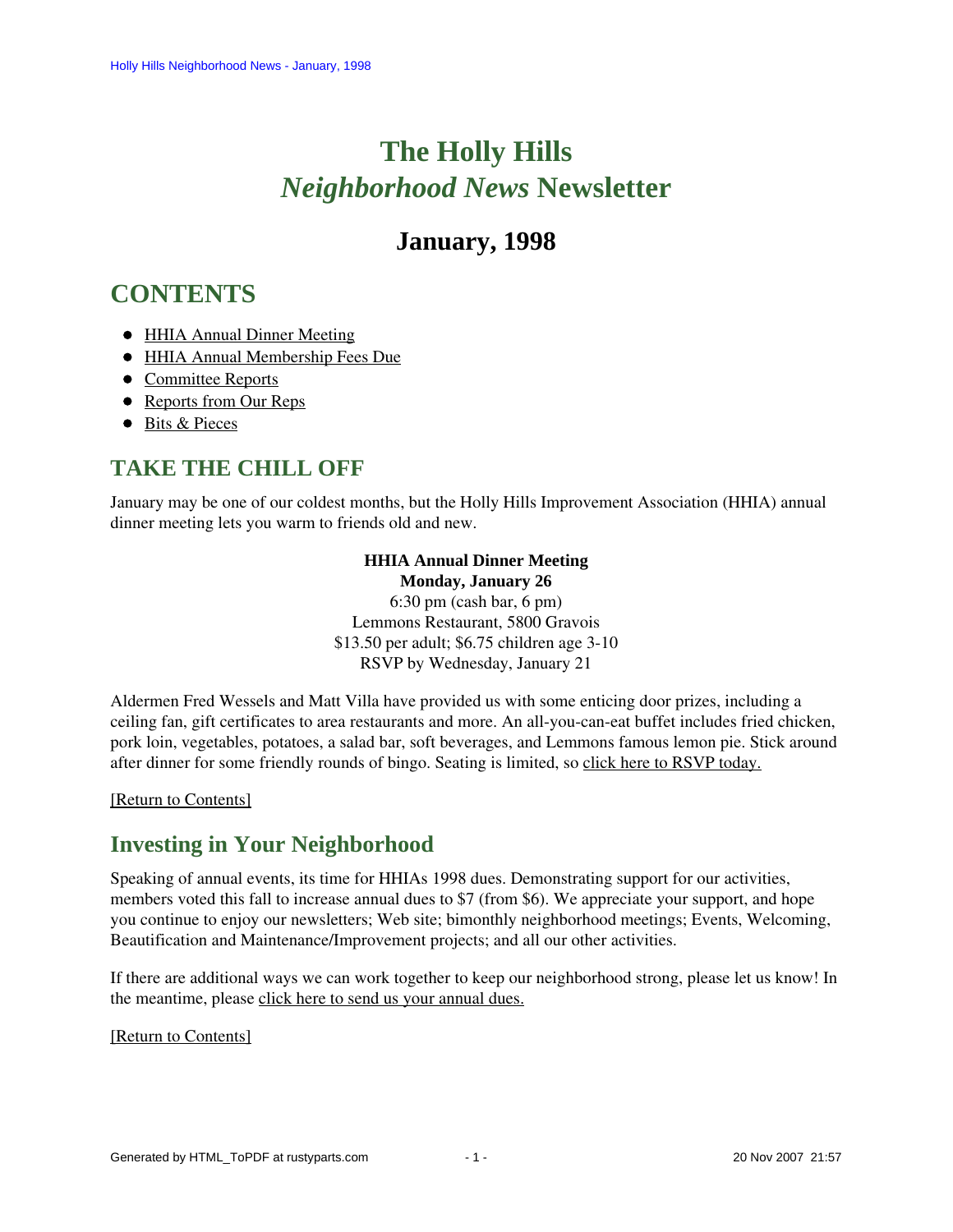# <span id="page-1-2"></span>**REPORTS FROM HHIA COMMITTEES**

- [Events/Fundraising](#page-1-0)
- [Welcoming Committee](#page-1-1)
- [Maintenance/Improvements](#page-2-0)
- [Beautification](#page-2-1)

#### <span id="page-1-0"></span>**EVENTS/FUNDRAISING**

Results are in from our annual HHIA Holiday Lighting Contest. Our judges report that the choices were very difficult, because there were so many beautiful lighting displays from which to choose. Too bad we couldnt just give an award to the entire neighborhood!

#### **Grand Prize: 4108 Holly Hills**

#### **Single-Family Larger Home**

First prize: 3840 Bowen Runners-up: 3949 Federer, 4001 Holly Hills, 3876 Federer, 3931 Holly Hills and 6021 South Grand

#### **Single-Family Smaller Home**

First Prize: 4134 Rosa Runners-up: 4151 Tyrolean, 4226 Bates, 6109 Marwinette, 6130 Adkins

#### **Multi-Family**

First prize: 3652 Bowen Runners-up: 4147 Alma, 3901 Wilmington

#### **Best Grouping/Block**

First prize: 4000-4100 Block of Burgen Runners up: 4100 Block of Tyrolean, Holly Hills from Morganford to Grand

Our grand-prize winner receives a free family pass to the Annual Dinner Meeting on January 26. First-prize winners each receive a decorative Holly Hills brass award plaque. Congratulations to all of our winners and runners-up, and thanks to everyone who helped make spirits light for the holidays.

#### [\[Return to Committee Report List\]](#page-1-2)

#### <span id="page-1-1"></span>**WELCOMING**

Our Welcoming Committee has been visiting Holly Hills homes since last spring, and we have now greeted approximately 50-60 new residents. With the extra support of three new volunteers on our committee, were currently working on increasing the content of our free Welcome packet to include information such as neighborhood houses of worship and restaurant menus.

Weve also added a new special touch to our visits. Each neighbor we visit receives a literal taste of Holly Hills hospitality in the form of home-made cookies. We want everyone to know that were sweet on Holly Hills!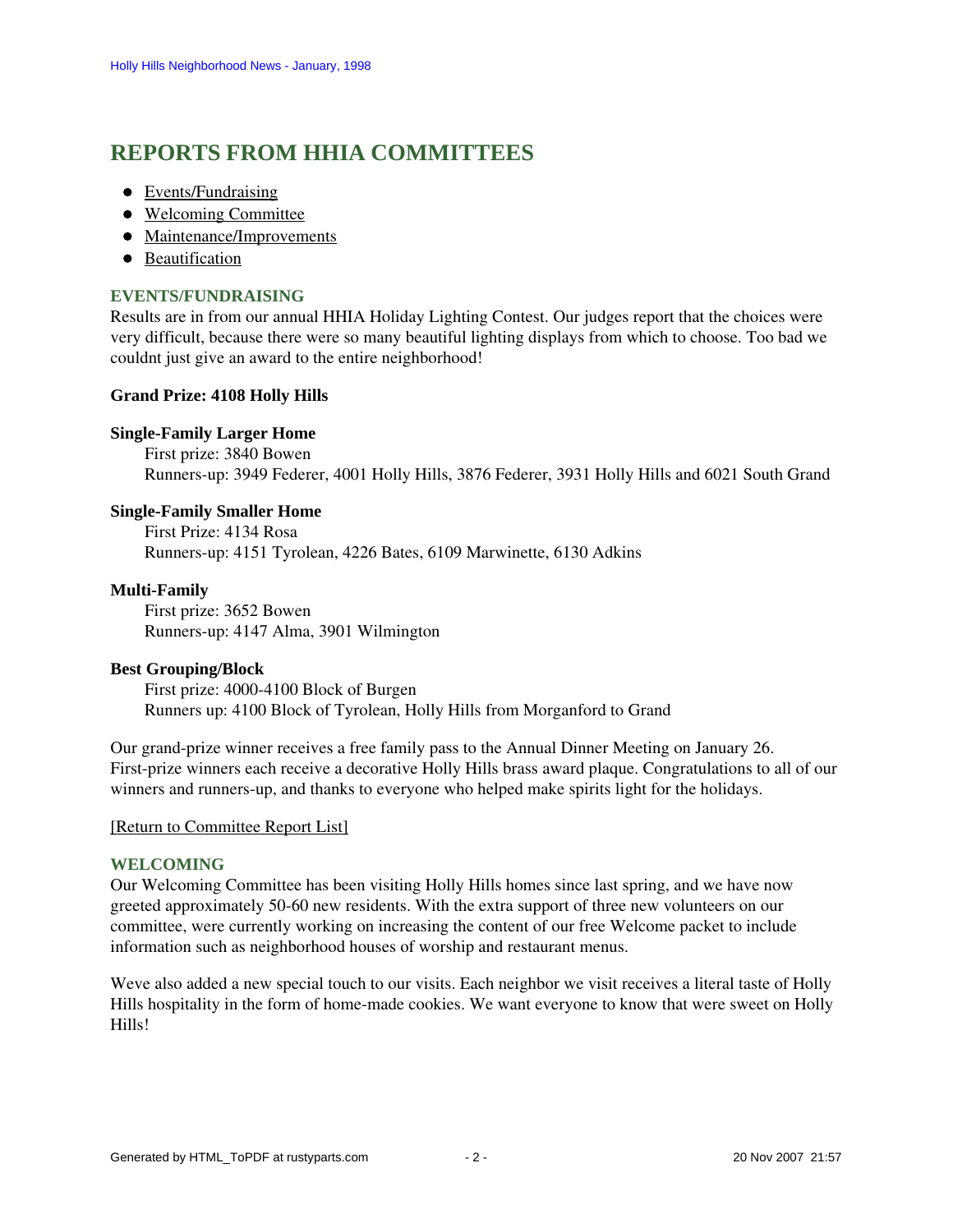#### [\[Return to Committee Report List\]](#page-1-2)

#### <span id="page-2-0"></span>**MAINTENANCE/IMPROVEMENTS**

If you attended our November general neighborhood meeting, you may recall that we were circulating a petition to prevent a thrift store from leasing the former Walgreens location at the intersection of Morganford and Loughborough. HHIA was concerned with the declining state of the property, and we had not been convinced that the business and property owners were making sufficient plans to address our concern.

Happily, our efforts appear to be paying off. The stores conditional use petition was denied, and no appeal was made within the allowed time period. Our success is thanks in large part to grassroots opposition from neighborhood residents such as yourself, plus the efforts of **12th District Alderman Fred Heitert** and **Neighborhood Stabilization Officer Scott Harper.**

Heitert, Harper, HHIA representatives and other neighborhood leaders continue to monitor the property; our goal is to work toward future improvements to the building and parking lot, and the opening of a desirable, attractive business for area residents to patronize.

Speaking of problem properties, HHIA also has turned its attention to the vacant lot at Chippewa and Kingshighway, (a former Famous Barr location). While this property is not within Holly Hills boundaries, we feel it is a detriment to our entire region. We thus join with the propertys immediate neighbors in opposing continued delays in appropriate property development. We would like to see this property put to good use as soon as possible, with immediate interim solutions to make the current lot a bit more attractive and to prevent further deterioration from littering or vandalism.

#### **You Can Help!**

- Write Mayor Clarence Harmon today to voice your opinion (City Hall, Tucker & Market Streets 63103).
- Send a carbon copy of your letter to HHIA (P.O. Box 22144, 63116) or call us at 569-5708 with your contact information. It is possible area neighborhood organizations will be organizing a peaceful demonstration at the site in the coming

months, and we will contact you should such a demonstration be scheduled.

[\[Return to Committee Report List\]](#page-1-2)

#### <span id="page-2-1"></span>**BEAUTIFICATION**

Thanks to those hearty souls who came out on a chilly but productive Saturday, December 6, to help with some neighborhood planting. Our fantastic volunteers added four new flower beds at Wilmington near the railroad crossing, one new bed at Leona and Holly Hills, and eight pine trees in the neighborhood. Appreciation also goes to many neighbors who have made donations to our Beautification Committee during the past year, helping to make these plantings possible.

Beautification work also continues near Bates and Arendes. In the fall, we used Operation Brightside funds to plant several bushes and perennials there that should look especially fetching come spring.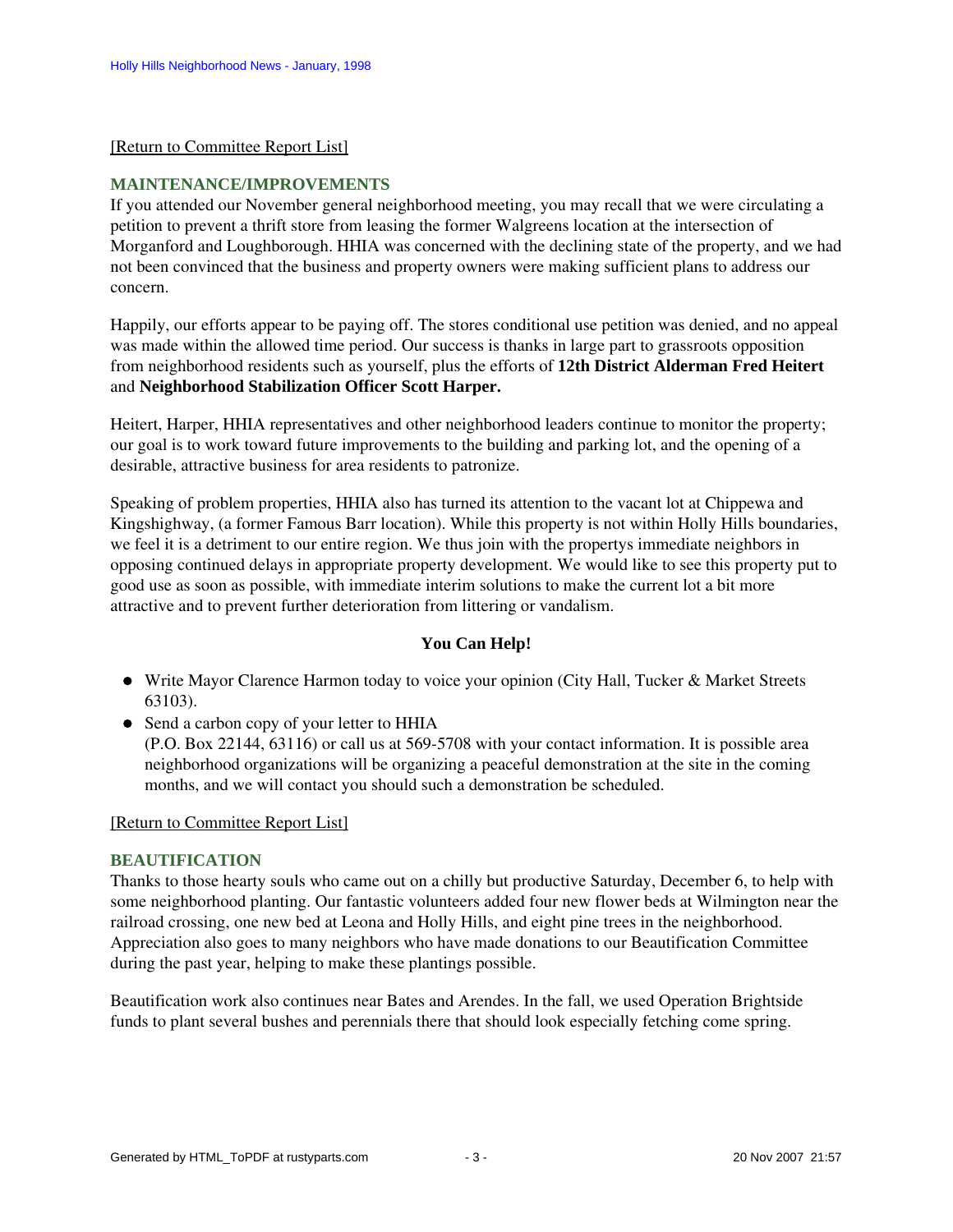#### **You Can Help!**

Were interested in learning more about any statues or fountains that existed in Carondelet Park in the past. If you have memories or information on this subject, please give us a call (314-569-5708).

[\[Return to Committee Report List\]](#page-1-2)

[\[Return to Contents\]](#page-0-3)

### <span id="page-3-4"></span><span id="page-3-0"></span>**REPORTS FROM OUR REPS.**

- [State Representative Brian May](#page-3-2)
- [Alderman Fred Wessels, 13th District](#page-3-3)

#### <span id="page-3-2"></span>**State Representative Brian May, 108th District**

State Representative Brian May reports that Missouri Governor Mel Carnahan visited our next-door Carondelet neighborhood (part of Mays ward) in December, choosing the locale to announce a \$100 million tax cut proposal for homeowners and renters.

The Governors proposal is to be taken up by the state legislature in its 1998 session beginning in January. "The proposal has a good chance of being passed," says May, "given the combination of Governor Carnahans leadership and the importance of dealing with the issue of state taxes."

According to the Governors press release, the Homestead Property Tax Credit would reduce the property tax for the average married couple by almost 10 percent and would result in a savings of \$70 for most households. Under the proposal, homeowners would be eligible for a tax credit on property tax paid. Renters would be given a tax credit for property tax payments that are part of their rent payments. Refunds would begin for tax year 1998.

The Governor also announced an expansion of the "Circuit Breaker" Seniors and Disabled Property Tax Credit. "Our unemployment rate has been consistently lower than the national average throughout our administration. It is because of Missouris booming economy that we are able to offer citizens this new tax relief," says Governor Carnahan.

#### [\[Return to Representative List\]](#page-3-4)

#### <span id="page-3-3"></span>**Alderman Fred Wessels, 13th District**

Alderman Wessels has a new way to be even more accessible to his constituents: a 24-hour hot line at 589-6836. Leave messages for him there day or night, and he will return your call if appropriate by the next day.

[\[Return to Representative List\]](#page-3-4)

<span id="page-3-1"></span>[\[Return to Contents\]](#page-0-3)